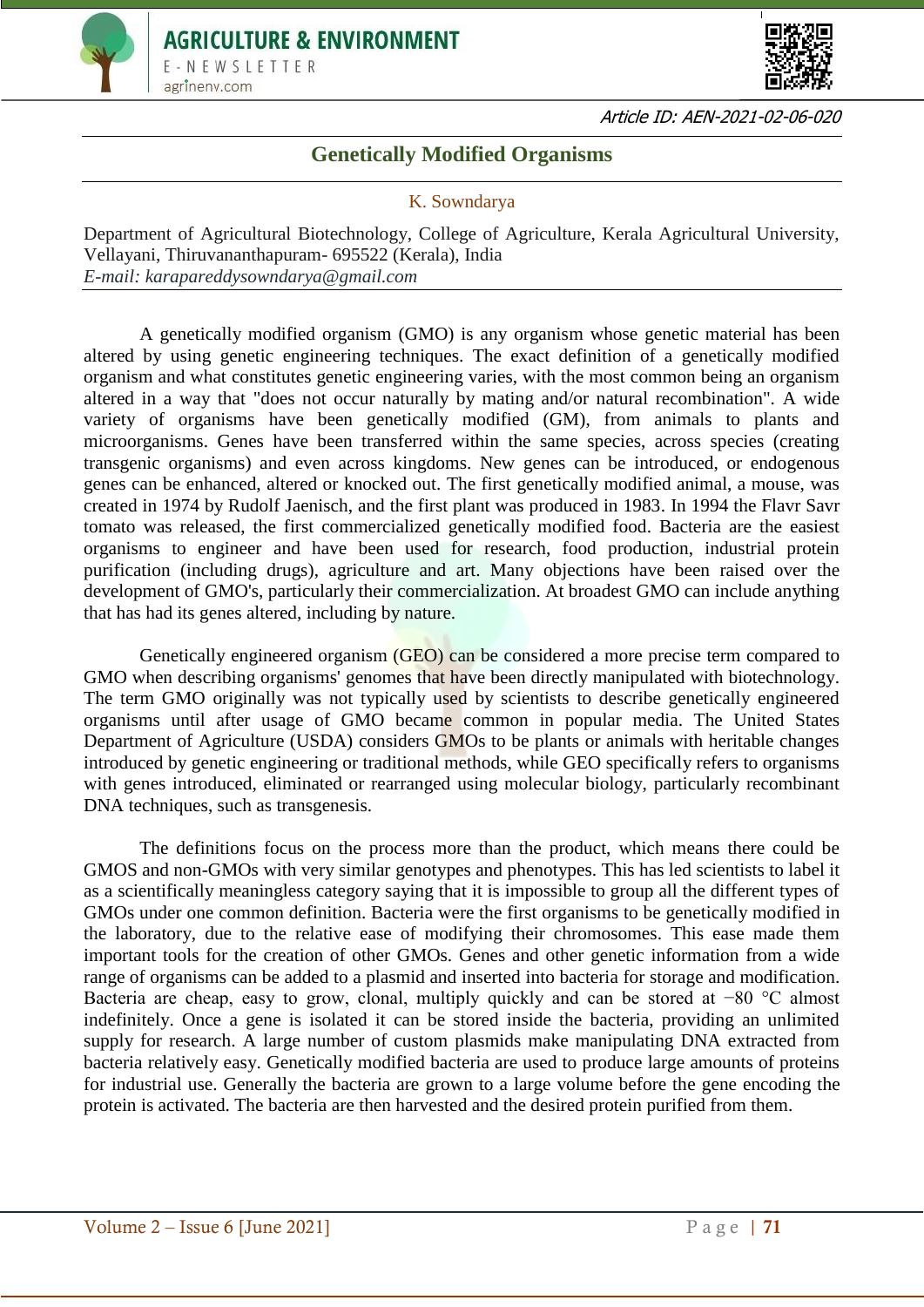



#### **Production of GMOs**

Traditionally the new genetic material was inserted randomly within the host genome. Genes targeting techniques, which creates double-stranded breaks and takes advantage on the cells natural homologous recombination repair systems, have been developed to target insertion to exact locations. Genome editing uses artificially engineered nucleases that create breaks at specific points. There are four families of engineered nucleases: meganucleases, zinc finger nucleases, transcription activator-like effector nucleases and the Cas9-guideRNA system (adapted from CRISPR). TALEN and CRISPR are the two most commonly used and each has its own advantages. TALENs have greater target specificity, while CRISPR is easier to design and more efficient. Creating a genetically modified organism (GMO) is a multi-step process. Genetic engineers must isolate the gene they wish to insert into the host organism. This gene can be taken from a cell or artificially synthesized. If the chosen gene or the donor organism's genome has been well studied it may already be accessible from a genetic library. The gene is then combined with other genetic elements, including a promoter and terminator region and a selectable marker. A number of techniques are available for inserting the isolated gene into the host genome. Bacteria can be induced to take up foreign DNA, usually by exposed heat shock or electroporation. DNA is generally inserted into animal cells using microinjection, where it can be injected through the cell's nuclear envelope directly into the nucleus, or through the use of viral vectors. In plants the DNA is often inserted using Agrobacteriummediated recombination, biolistics or electroporation. As only a single cell is transformed with genetic material, the organism must be regenerated from that single cell. In plants this is accomplished through tissue culture. In animals it is necessary to ensure that the inserted DNA is present in the embryonic stem cells. Further testing using PCR, Southern hybridization, and DNA sequencing is conducted to confirm that either the organism contains the new gene or not.

#### **Application of GMO**

Examples of GMOs Resulting from Agricultural Biotechnology **Approved Commercial Products**

| Herbicide   | Soybean | Glyphosate herbicide (Roundup) tolerance conferred by expression of a     |
|-------------|---------|---------------------------------------------------------------------------|
| tolerance   |         | glyphosate-tolerant form of the plant enzyme 5-enol pyruvyl shikimate-    |
|             |         | 3-phosphate synthase (EPSPS) isolated from the soil bacterium             |
|             |         | Agrobacterium tumefaciens, strain CP4                                     |
| Insect      | Corn    | Resistance to insect pests, specifically the European corn borer, through |
| resistance  |         | expression of the insecticidal protein Cry1Ab from Bacillus thuringiensis |
| Altered     | Canola  | High laurate levels achieved by inserting the gene for ACP thioesterase   |
| fatty acid  |         | from the California bay tree Umbellularia californica                     |
| composition |         |                                                                           |
| Virus       | Plum    | Resistance to plum pox virus conferred by insertion of a coat protein     |
| resistance  |         | (CP) gene from the virus                                                  |

The pharmaceutical industry is another frontier for the use of GMOs. In 1986, human growth hormone was the first protein pharmaceutical made in plants and in 1989, the first antibody was produced. Both research groups used tobacco, which has since dominated the industry as the most intensively studied and utilized plant species for the expression of foreign genes. As of 2003, several types of antibodies produced in plants had made it to clinical trials. The use of genetically modified animals has also been indispensable in medical research. Transgenic animals are routinely bred to carry human genes, or mutations in specific genes, thus allowing the study of the progression and genetic determinants of various diseases.